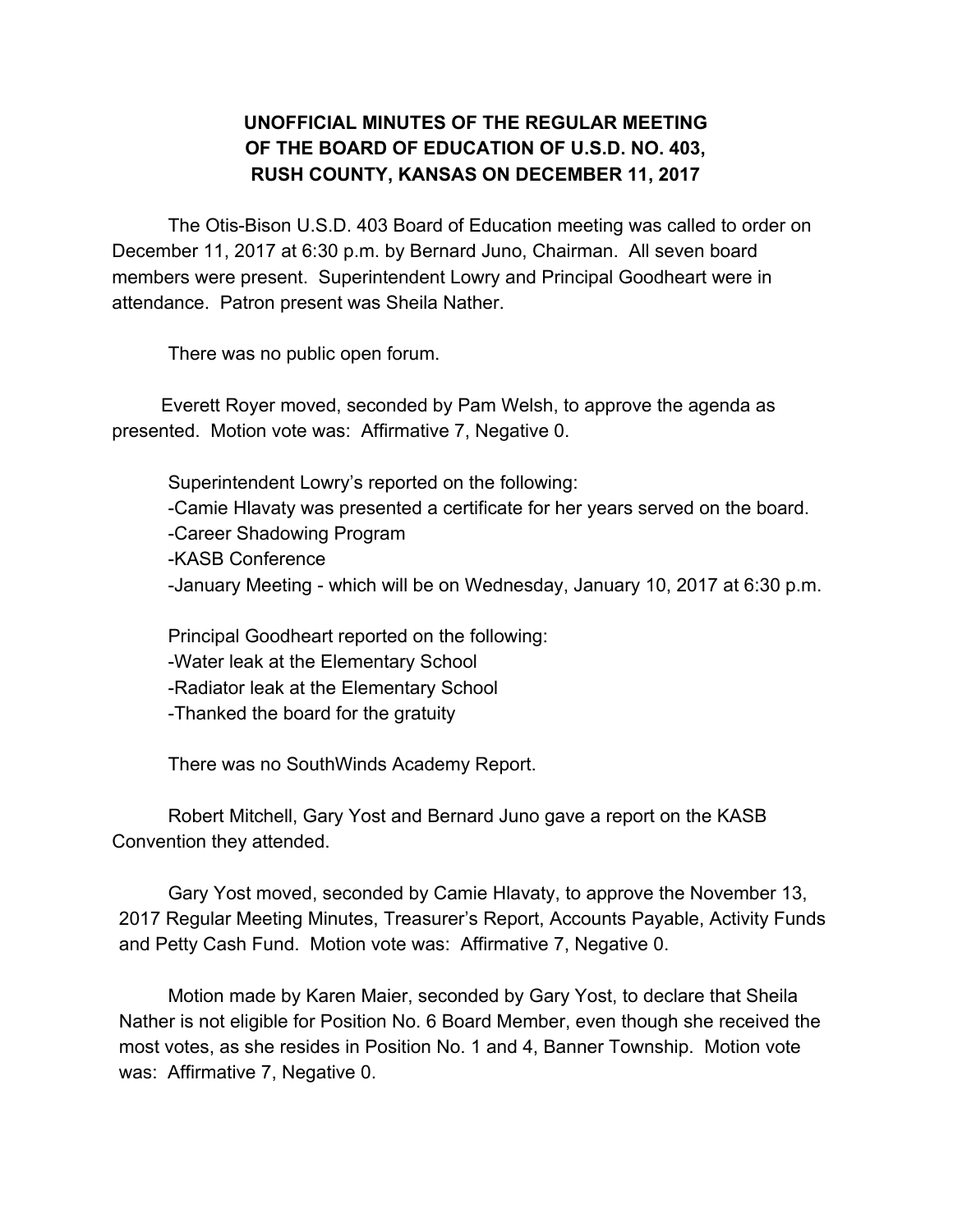Everett Royer moved, seconded by Robert Mitchell, to approve the Resolution of Board Vacancy. Motion vote was: Affirmative 7, Negative 0. (Copy of Resolution attached and hereby made a part of these minutes.)

Motion made by Gary Yost to approve the change to the Student Handbook under the section of Southwinds Academy as presented. Karen Maier seconded the motion. Motion vote was: Affirmative 7, Negative 0.

Camie Hlavaty moved, seconded by Robert Mitchell, to approve the installation of an air conditioner in Bus #12 in the amount of \$9,250.00. Motion vote was: Affirmative 7, Negative 0.

Bernard Juno moved, seconded by Robert Mitchell, to go into executive session for ten (10) minutes to discuss personnel issues pursuant to non-elected personnel exception under KOMA, and the open meeting will resume in the boardroom at 7:06 p.m. Motion vote was: Affirmative 7, Negative 0.

The meeting was resumed at 7:06 p.m.

Camie Hlavaty moved, seconded by Everett Royer, to offer a contract to Jessica Funk as a part-time teacher's aide for the remainder of the 2017-2018 school year. Motion vote was: Affirmative 7, Negative 0.

Gary Yost moved, seconded by Karen Maier, to accept Milt Dougherty's resignation for retirement as Principal of SouthWinds Academy, effective January 1, 2018. Motion vote was: Affirmative 7, Negative 0.

Motion made by Gary Yost, seconded by Robert Mitchell, to appoint Bill Lowry as Principal of SouthWinds Academy as of January 1, 2018. Motion vote was: Affirmative 7, Negative 0.

Camie Hlavaty moved to adjourn. Karen Maier seconded the motion. Motion vote was: Affirmative 7, Negative 0.

\_\_\_\_\_\_\_\_\_\_\_\_\_\_\_\_\_\_\_\_\_\_\_\_\_\_\_\_\_\_\_\_ \_\_\_\_\_\_\_\_\_\_\_\_\_\_\_\_\_\_\_\_\_\_\_\_\_\_\_\_\_\_\_

The meeting was adjourned at 7:09 p.m.

Respectfully Submitted: